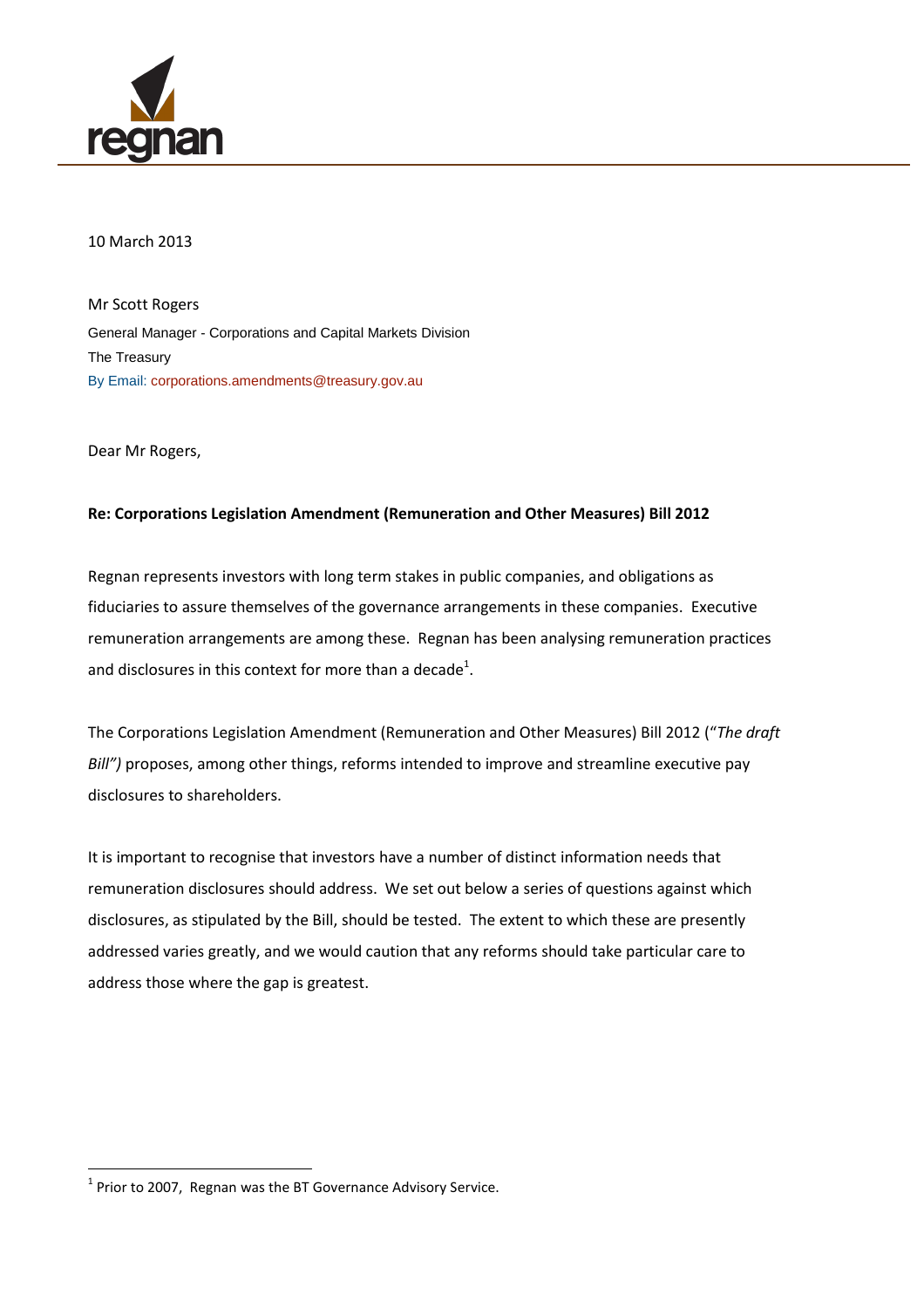

#### **1. How much does executive pay cost us?**

Shareholders require all information relevant to understanding the probable and maximum cost to them of executive pay arrangements, whether direct or indirect (for instance through potential dilution of equity where grants consist of company securities issued to the executive).

Regnan views this as among the better addressed of the information needs, although we would note exceptions (such as companies that do not disclose maximum potential incentives that an executive might achieve).

## **2. What does this pay structure reward?**

Incentive payments (generally short and long term incentives) for executives are often explained as a means of "aligning" executive interests with those of shareholders, typically through elements that correlate with shareholder returns or other financial measures. An extensive body of research calls into question whether such arrangements do in fact promote (or even reward) executive performance. Some of this research is summarised in the attached Regnan working paper *Evidence Based Pay – Remunerating for shareholder value.* 

However where incentive payments are nonetheless employed as part of pay packages, it is imperative that investors be provided with the information necessary to assess for themselves the extent to which both the various elements and the overall mix align with stated corporate strategy. Because such pay structures can support or negate the disclosed strategy, this is important corroborating information for investors. For instance, a pay structure that rewards earnings growth irrespective of impacts on the balance sheet might not support a company's stated objectives for organic growth, and may consequently contribute to an investor's reassessment of the suitability of the investment for their own objectives.

Regnan notes that significant progress has been made towards disclosures offering improved information on this subject. Notable gaps remain, however, particularly adequate explanations of the hurdles against which executive performance is assessed for short term incentives. While in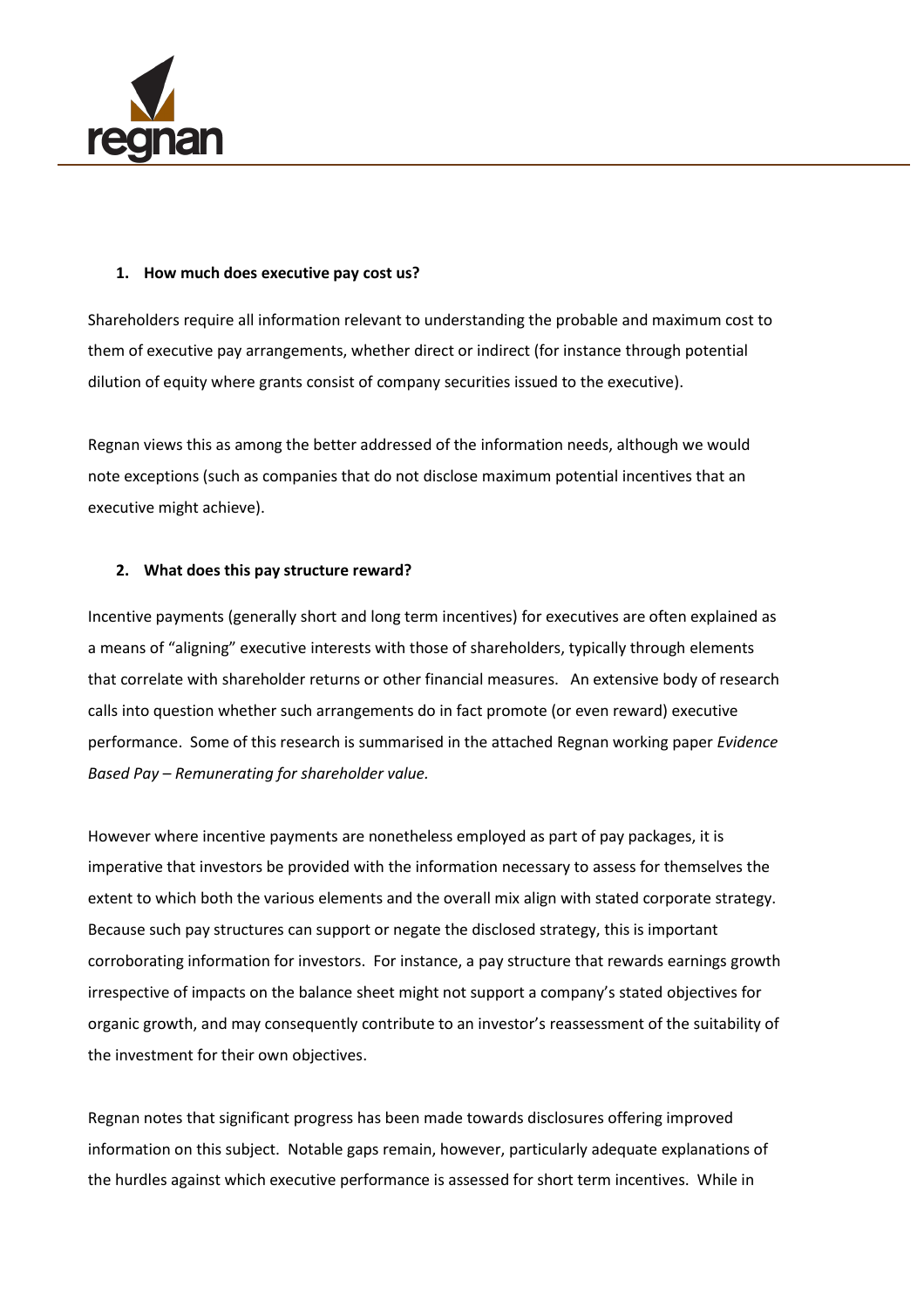

many cases we recognise that disclosing such targets might involve divulging information to competitors, Regnan sees no reason why boards should not disclose the hurdles, and executive performance against them, after the fact, in order that shareholders may assess these.

## **3. How does this executive pay structure contribute to talent management?**

Overemphasis on the questions of *cost to shareholders,* and *what it rewards* has resulted in neartotal neglect of a more fundamental question about how executive pay arrangements support the company's overall talent strategy, including the recruitment, management, and retention (or eventual separation) of executives. This is the question that is most germane to shareholders' understanding of the boards' efforts on their behalf, and one that remains least well addressed by corporate disclosures.

Many remuneration conventions are based on discredited fallacies (also summarised within Regnan's working paper *Evidence Based Pay – Remunerating for shareholder value)* about the impact of particular executives on corporate results, the scarcity of suitable talent, and the impact of incentives on human motivation and performance. Investors should be able to observe the reasoning underpinning pay structures in order to assess its merit. In order for this to be possible, the rationale for each pay element and the overall mix should be clearly disclosed.

E.g. Payments that depend heavily on factors outside an executive's control (for instance the ubiquitous use of total shareholder return relative to competitors as a hurdle for long term incentives) cannot be properly understood as "incentives" so would seem to be means by which to pay executives more in good times. This can contribute to pro-cyclical talent management pressures (inflation / retention) without meeting stated objectives of promoting performance. Disclosure of the rationale for such payments allows investors to assess the merit of such an arrangement in delivering the stated objectives (in this case, incentivising additional efforts from the executive).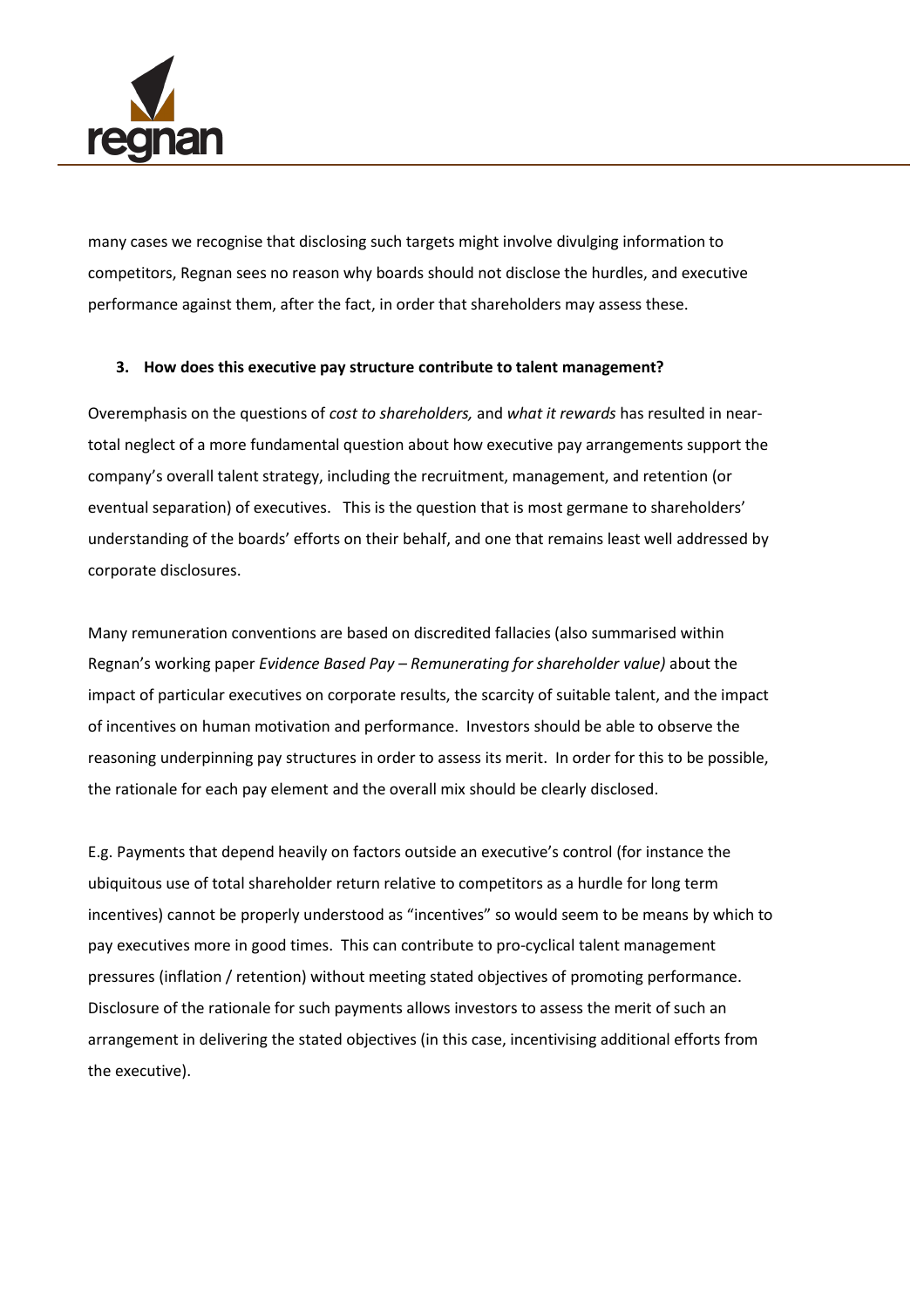

#### **4. How reasonable is the amount received?**

Importantly, this question is distinct from the earlier question about costs to shareholders; it instead looks to address externalities. High executive pay packages have at times been linked to critical media reportage, industrial action, customer dissatisfaction and political impetus for regulatory intervention, often associated with a perception that executive pay has become divorced from appropriate benchmarks against which an executive's efforts should be compared.

Such stakeholders (who may or may not also be shareholders) may be applying a lens to the issue of executive pay that encompasses considerations of fairness, wage justice, social cohesion and related issues, however the resulting tensions pose risks to and impose costs on companies (and consequently, their investors). For instance, general wage inflation within a larger company can dwarf the executive pay that triggered it. Clear information about the total *received* by executives of public companies (whether earned in present or prior periods) is a necessary defence against inaccurate representation of these amounts by stakeholders, whether mischievous or unintended. It should be noted that this does not require a "single figure" summary.

Regnan trusts these observations will be useful in testing the effectiveness of the Bill in ensuring the various distinct information needs and concerns of investors are addressed by the proposed reforms.

Yours sincerely,

Amanda Wilson Managing Director Regnan - Governance research and engagement [www.regnan.com](http://www.regnan.com/) +612 9299 6999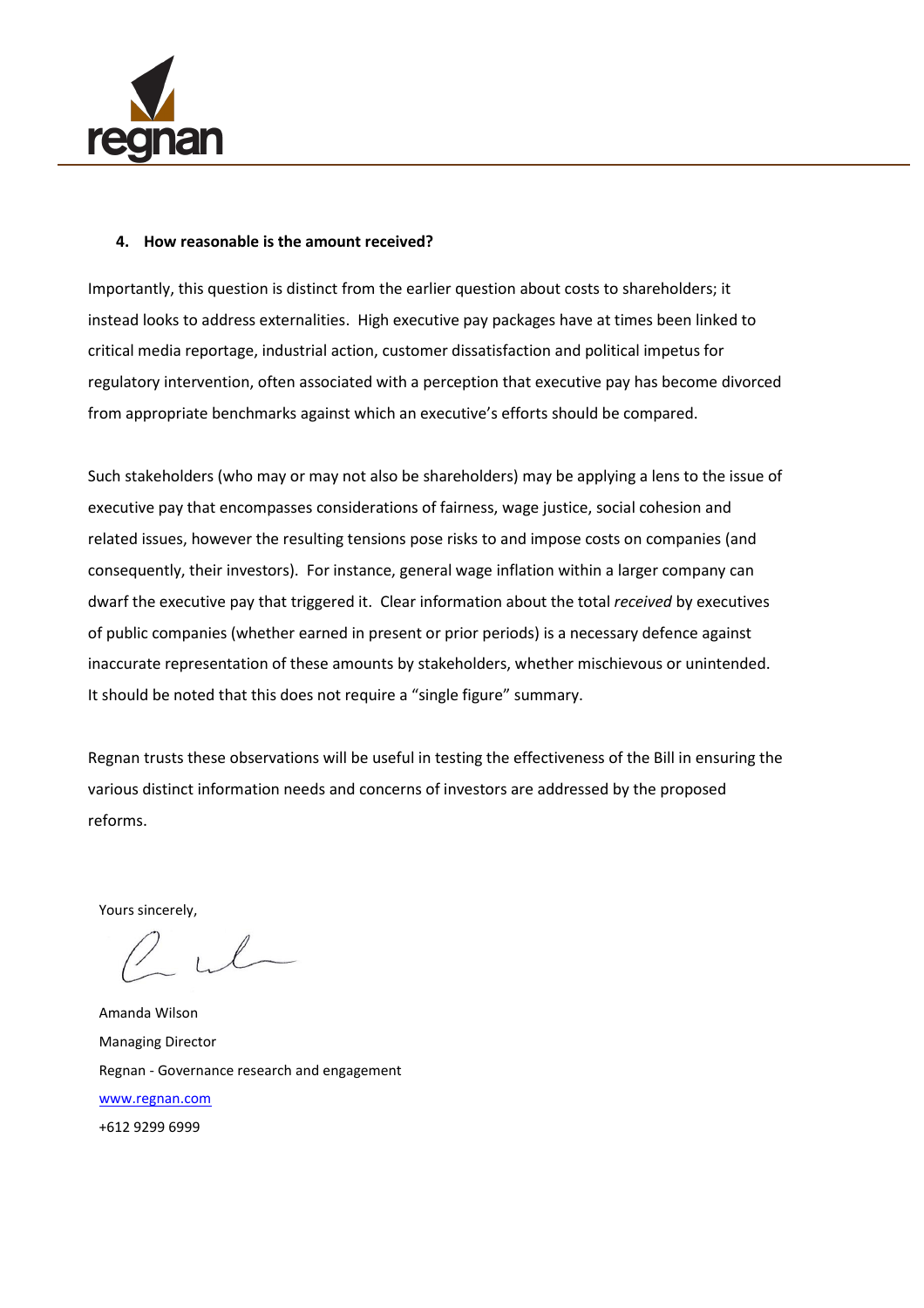

Attachment: Regnan working paper *Evidence Based Pay – Remunerating for shareholder value.* **Evidence-based pay: Remunerating for shareholder value (working paper)**

## **Executive Summary**

In its long history of engaging with companies, Regnan has found that amongst asset owners, fund managers and company directors, few subjects are as likely to cause angst as executive remuneration.

However, a commercial, evidence-based approach should view executive remuneration as just one among many components of talent management. The most important consideration when formulating and evaluating a remuneration plan should be its fitness for this purpose. In practice, this is likely to mean pay arrangements can and should differ according to individual and organisational circumstances. In many cases, amplifying the extent to which pay varies with shareholder returns will be counterproductive for shareholders. The orthodoxy around aligning executives with shareholders is based on fallacies about attribution of performance, alignment of interests, and the psychology of incentives.

This paper argues that:

- CEOs alone, other than in very rare circumstances, are not solely responsible for corporate performance, and should not be rewarded as such;
- In response to the excesses preceding the GFC, the design and implementation of executive remuneration structures has been overwhelmed by technical "fixes", rather than an examination of the underlying premise of such arrangements;
- These "fixes" have led to a herding mentality with regard to structuring pay, universalising particular features that are neither relevant, appropriate to existing business (or executive) needs, with the potential for value-destructive unintended consequences;
- The over-engineering of executive pay, the subsequent complexity in disclosure, and, the inherent outcomes – other than in rare circumstances - do not serve the interests of genuine *long term* shareholders.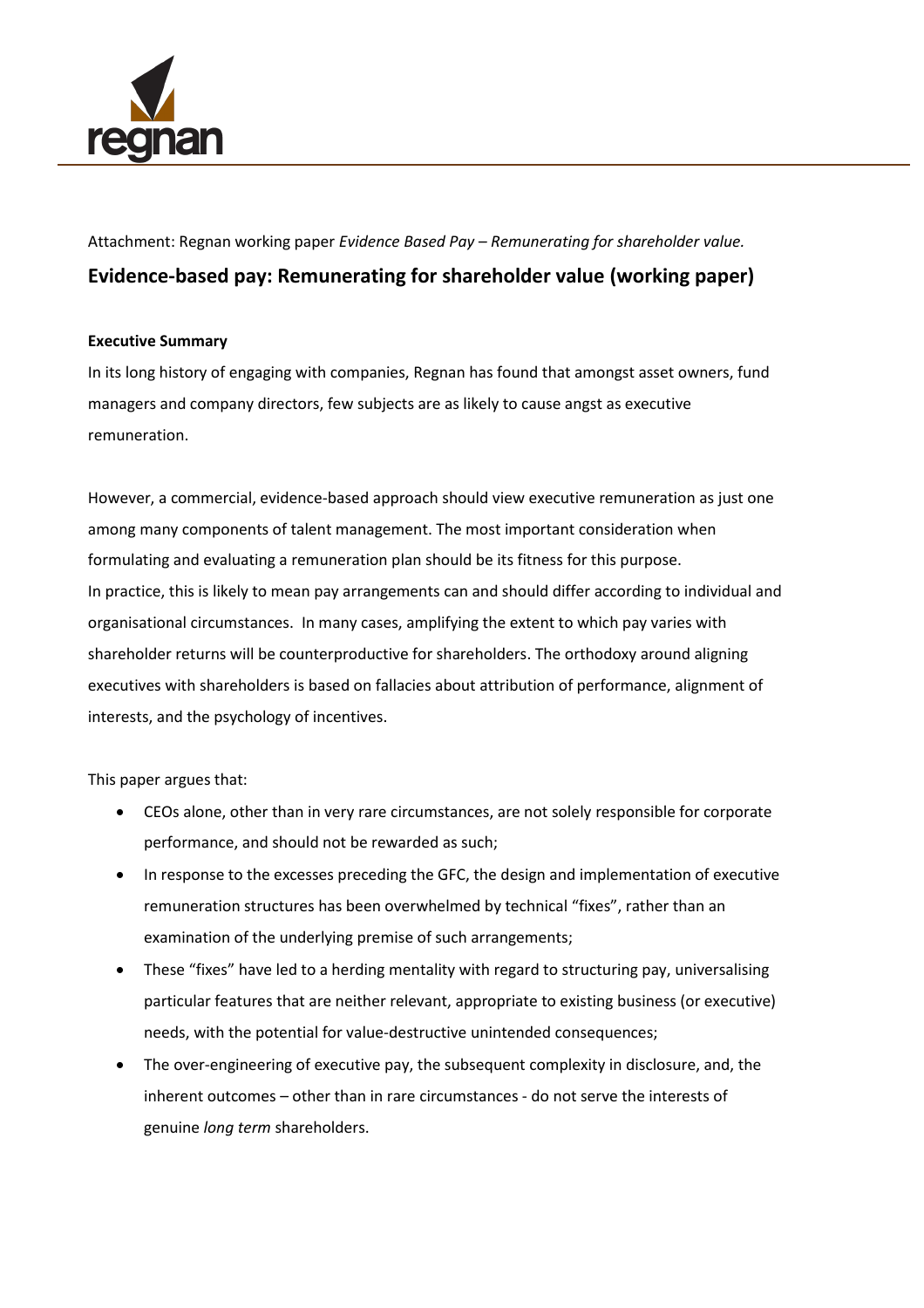

In short: restraint, simplicity and fitness for the talent management task are key to ensuring the remuneration arrangements support the interests of long term investors.

# **Introduction**

 $\overline{a}$ 

The financial crisis highlighted numerous examples of listed companies' senior executives being handsomely rewarded despite decisions and behaviours demonstrably damaging to company value. Understandably concerned, investors have sought ways to correct the misalignment between executive reward and enduring enterprise value.

Preventing inappropriate outcomes remains important. However, attempts to address these concerns have relied heavily on aligning executive pay with investor interests via "incentives" that amplify the correlation between executive reward and financial measures such as shareholder returns. This simplistic understanding of "alignment" grossly overestimates the extent to which enterprise performance can be attributed to an individual or a small group of senior executives. It is also based on erroneous assumptions about the impact of variable rewards on individual performance.

Attempts to align performance and pay have also led to an expansion of the performance measurement and reward industry, resulting in much airplay given to the technical aspects of such arrangements, and scant critical attention paid to the logic that underpins them. Thus stakeholder attention is absorbed by the complexity within this subject, rather than directed to questioning the overarching premises.

The current accepted remuneration practices will over time entrench systemic agency issues as those with vested interest in the status quo (such as remuneration and executive search consultants<sup>2</sup>) seek to establish it as the only viable approach to attracting, retaining and motivating executive talent. Long term, only a proper functioning board making targeted and restrained remuneration policies can negate this systemic risk in an individual company.

 $2$  Executive search consultants' fees are generally derived from the total target remuneration of successful candidates.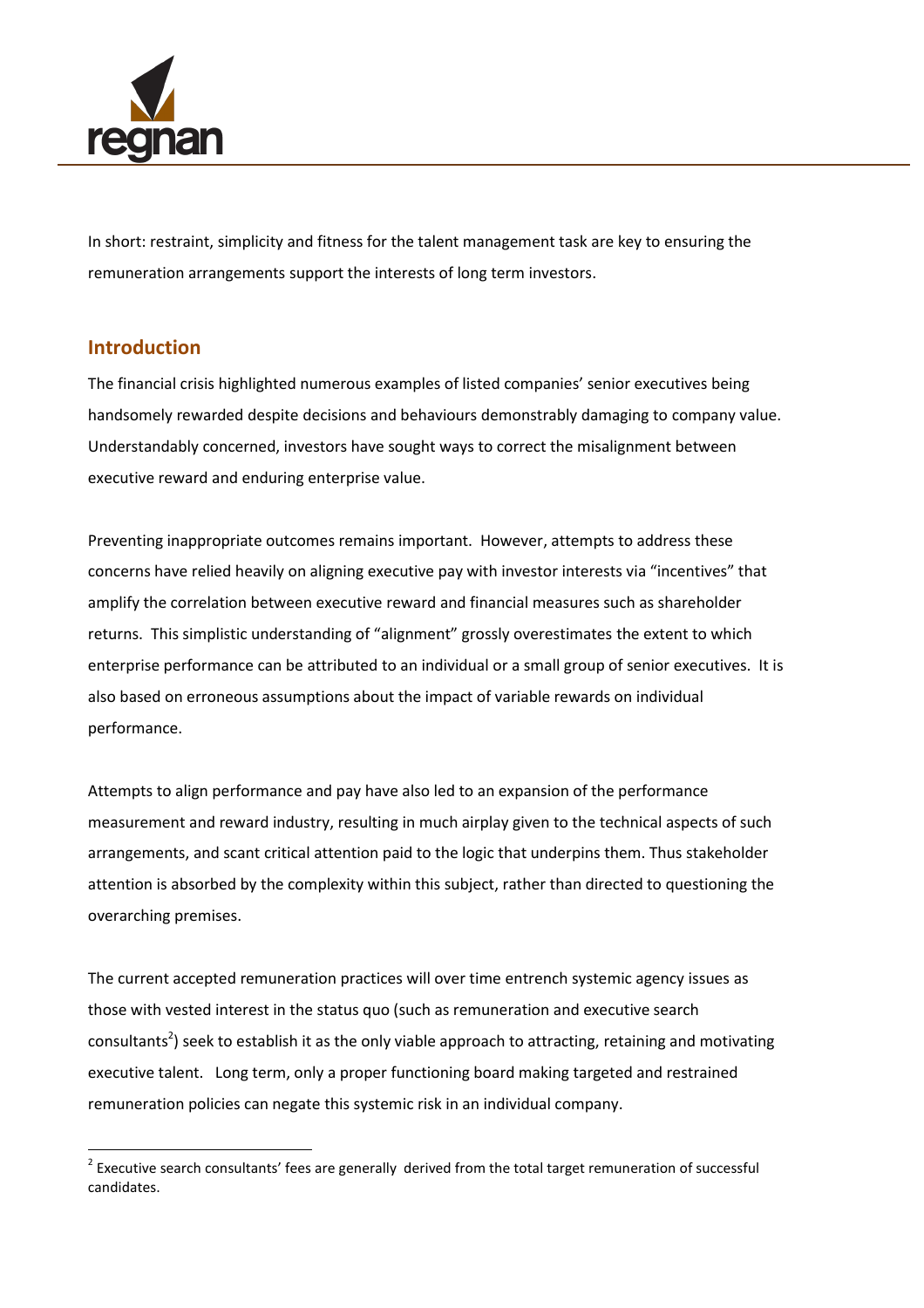

Having executive pay practices diverge so dramatically from the talent management frameworks underpinning pay arrangements for other employees is not only unjustified, resource intensive, and overly complex, but also rife with unintended consequences that operate to the detriment of value. Boards, with the support of institutional investors with a genuine long term interest in company value, should redress this progressively as opportunities arise.

## **The attribution fallacy**

 $\overline{a}$ 

CEO pay often departs significantly from the principles that guide pay for other employees, both in structure and quantum, a circumstance often unchallenged on the basis that this role is uniquely positioned to create or destroy value.

Yet although CEOs do have greater responsibility for deploying appropriate human, financial, technical and physical resources in pursuit of the business strategy, their effectiveness relies on factors outside their control, including resources inherited from predecessors (human and intellectual capital, technology, organisational culture and initiatives already in train) and factors that are entirely external, such as competitor decisions, macro-economic conditions, or regulatory and socio-political constraints. A leader's ability to influence corporate performance also varies with industry, business maturity, and market dynamics<sup>3</sup>.

These factors make it impossible to estimate an individual's contribution to financial outcomes ahead of time. Even after the fact, it is not possible to compare performance against that which would have resulted under different external conditions or from a different CEO under the same business conditions.<sup>4</sup> When appraising the performance of employees, line managers are often urged to recognise and transcend well-researched cognitive biases that lead to false attribution (such as the tendency to underestimate the role of luck, external or system factors on performance). Yet such over-attribution pervades pay arrangements at the most senior levels, where performance relies at least equally on myriad factors outside the individual's control.

<sup>3</sup> Daines, Robert, Nair, Vinay B. and Kornhauser, Lewis A., *The Good, the Bad and the Lucky: CEO Pay and Skill* (August 2005). U of Penn, Inst for Law & Econ Research Paper 05-07; NYU, Law and Economics Research Paper No. 04-035. Available at SSRN: http://ssrn.com/abstract=622223 or http://dx.doi.org/10.2139/ssrn.622223 4 See, for example, Rosenzweig, P. (2008), *The Halo Effect*, Pocket Books.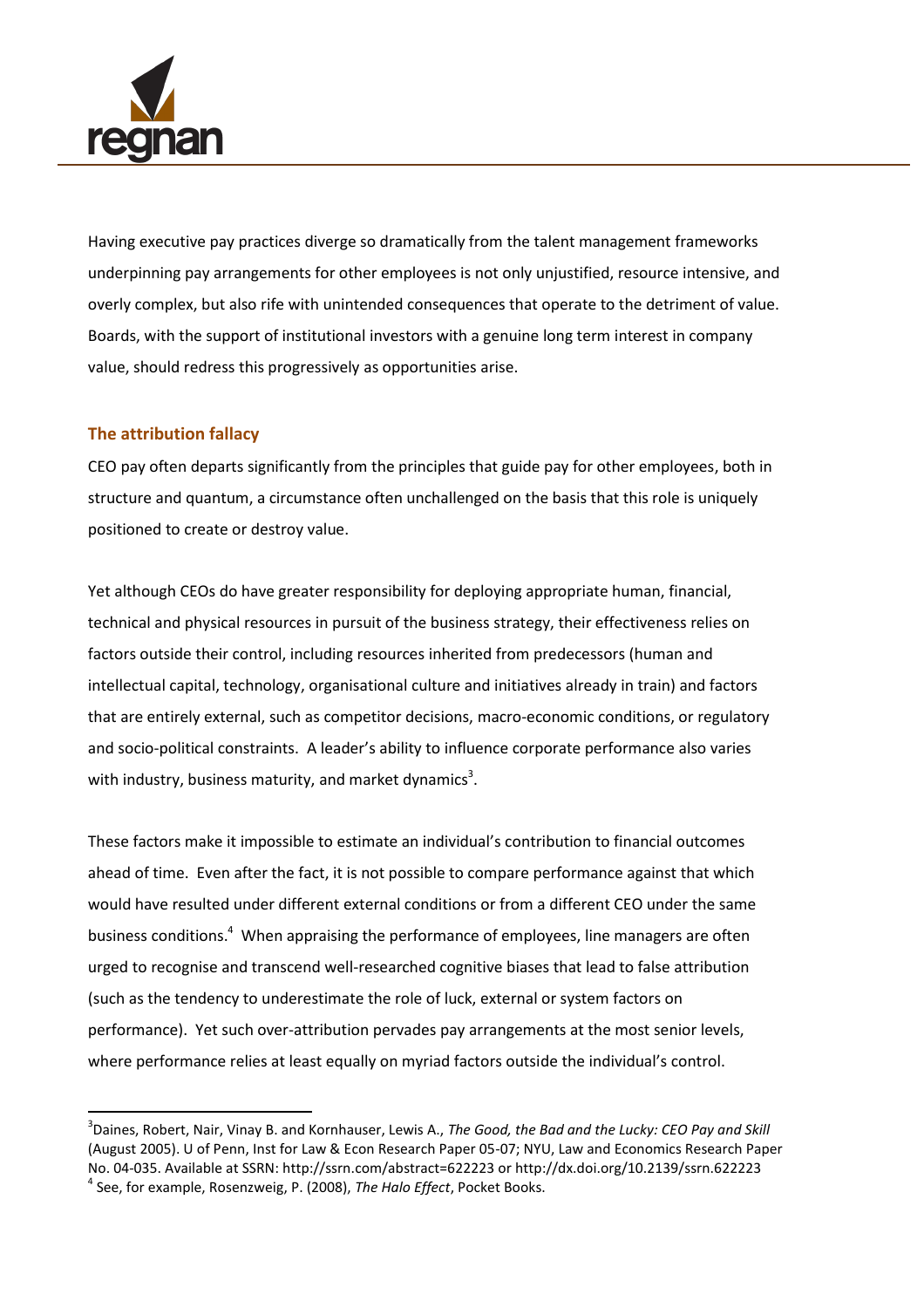

## **The alignment fallacy**

Linking significant proportions of total executive remuneration to shareholder returns and other financial measures is generally explained as "aligning" executive interests with those of shareholders to reduce agency issues. A common practice is to base long term incentive payments (LTIs) at least in part on total shareholder returns relative to other companies (relative TSR). In practice, alignment of this kind is partial at best. Unlike an investor who has purchased company shares with their own funds, the extent of effective "skin in the game" created by these instruments will vary with executives' absolute level of fixed pay, life stage and existing personal wealth. Continued employment, reputation or future career prospects will be of greater significance in many cases.

Share-price linked alignment measures of performance (such as relative TSR) are particularly problematic when varied shareholders are considered. In 1955 the average fund in the US held a stock for seven years; in 2005 this was 11 months. The average holding period for Australian shares has fallen from more than six years in 1986 to less than 12 months.<sup>5</sup> It is neither fair nor desirable that executives be remunerated on the basis of market sentiment.

Amplifying the correlation between executive pay and shareholder returns is in any case a haphazard means to reward executive efforts, owing to the many external factors that drive corporate performance, as discussed above. It produces windfalls when the stars align, and shortchanges executives (in relative terms) when as-great talents and efforts are applied to steering a company through tougher periods, or to important initiatives that bear fruit years or decades after the executive's departure<sup>6</sup>. In so doing, such pay arrangements add to pro-cyclical pressures, increasing retention challenges in more difficult times<sup>7</sup>. To counteract this, standalone retention payments are often made to compensate executives for foregone incentive payments, undermining

 5 "Investors caught in excessive short-termism", Sydney Morning Herald, 13 October, 2011,

http://www.smh.com.au/money/investing/investors-caught-in-excessive-shorttermism-20111014-1loyj.html  $^6$  Eg Jan du Plessis, Chairman of Rio Tinto, during an address to the Australian Institute of Company Directors in October 2011 stated that the company does not reap the rewards of its investments for thirty to forty years [http://www.riotinto.com.au/documents/111104\\_JanduPlessis\\_AICDSydney.pdf](http://www.riotinto.com.au/documents/111104_JanduPlessis_AICDSydney.pdf)

<sup>7</sup> A report from Goldman Sachs early in 2012 found the the median length of service for chief executives of the top 100 Australian listed corporates had declined to 3.9 years since 2007.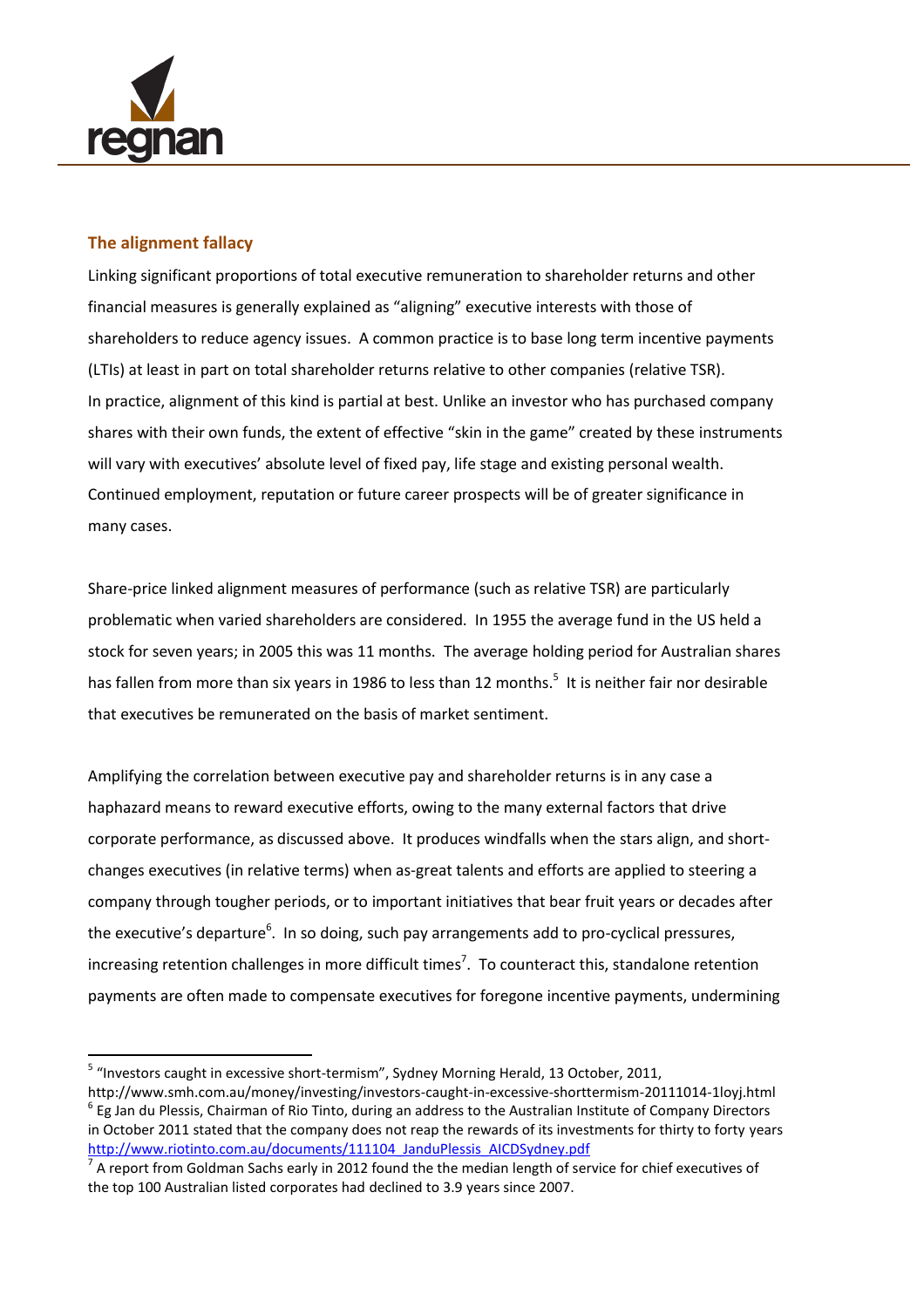

even the semblance of alignment and consequently calling into question the value of these elements within a pay plan.

Even apparently simple attempts at alignment can deliver unintended consequences. For instance holding periods for vested shares are often used to secure longevity of executive tenure. Yet in many cases executives simply have their shares bought out by the company that poaches them – having the effect of ratcheting pay throughout the market, without delivering the intended retention.

## **The incentive fallacy**

 $\overline{\phantom{a}}$ 

The idea that payments can incentivise executives to deliver better financial returns is at odds with one of the most robust findings in the social sciences. Unlike unanticipated rewards delivered after the fact in a discretionary manner, rewards known in advance to be conditional on performance have been shown repeatedly to be counterproductive for all but routine tasks; eroding intrinsic motivation, inappropriately narrowing the focus and limiting creative thinking, promoting shorttermism, and increasing risk-taking.<sup>8</sup> These drawbacks combine with the problems of attribution and alignment to make many conventional incentive payments counterproductive in promoting shareholder returns.

Even the prevalent practice of using equity incentives to promote a sense of "ownership" amongst executives is flawed. Studies in the field have found little evidence that equity incentives of any kind enhance organisational performance. For instance Jeffrey Pfeffer of Stanford University notes a review of more than 220 studies that concluded that equity ownership had no consistent effects on financial performance. 9

The uncertain relationship between an executive's efforts and their expected rewards results in the value of variable remuneration being psychologically discounted. Many executives report that it is

<sup>8</sup> Many of these studies are summarised in Pink, Daniel 2010; *Drive, the surprising truth of what motivates us;* <sup>9</sup> See, for example, Hard Facts, Dangerous Half-Truths, and Total Nonsense: Profiting from Evidence-Based Management. Copyright 2006 Jeffrey Pfeffer and Robert I. Sutton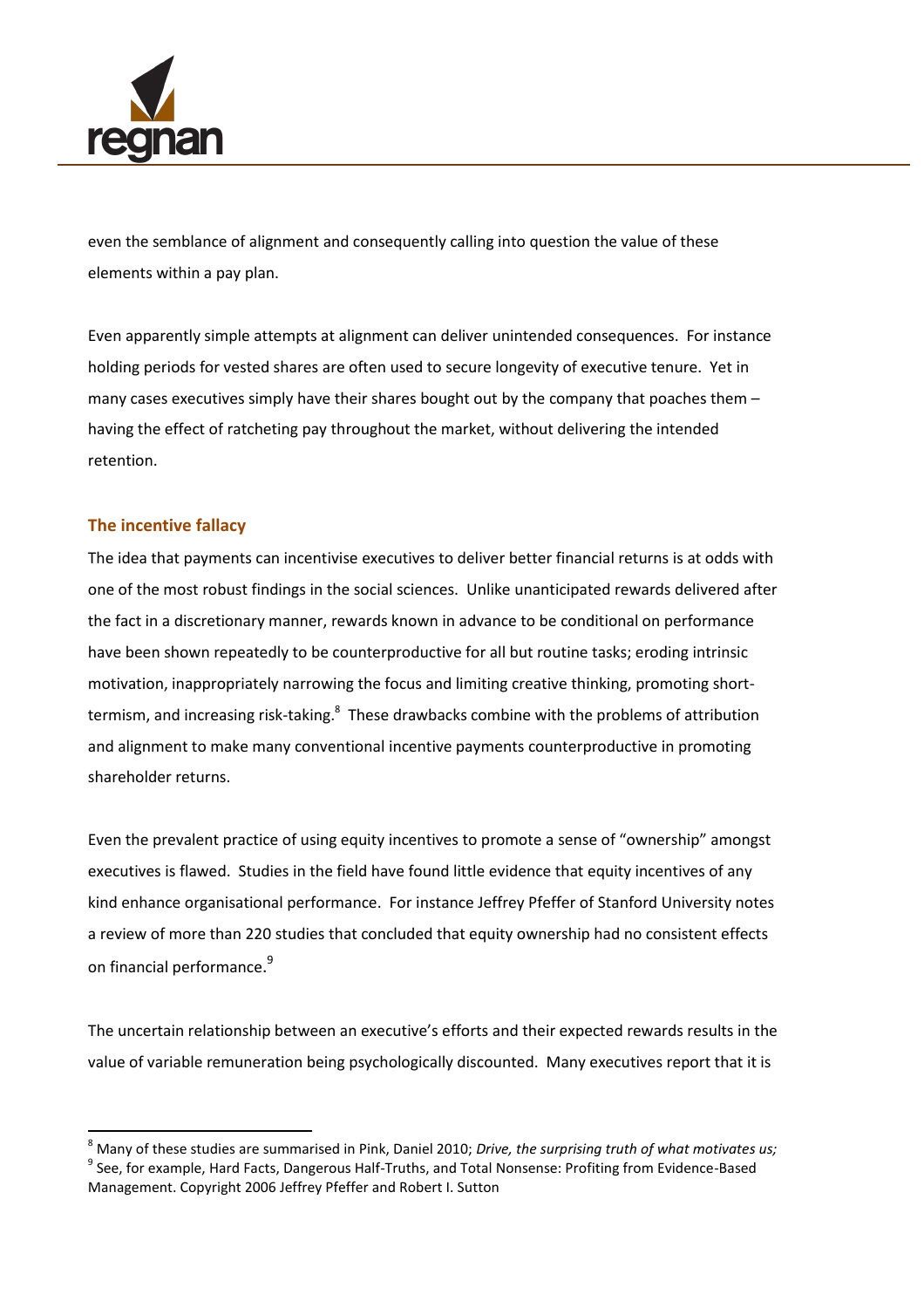

de-motivating when there is a disconnect between their efforts and their rewards<sup>10</sup>. Perhaps partly because of these factors , fixed pay has continued to increase despite the growth of these "at risk" elements, in turn inflating "at risk" elements that are calculated as a percentage (or multiple) of fixed pay. The combined result is a ballooning of overall pay for executives, with a growing gap between executive pay and that of ordinary employees and between the CEO and other executives.

#### **On quantum**

 $\overline{a}$ 

It is often claimed that boards have no choice but to acquiesce to inflationary expectations from executives; paying the most to get "the best". Aside from the issues with assessing (and moreover predicting) what will lead to strong performance, evidence confirms that well-selected executives apply proven talents and appropriate discretionary effort to pursuing corporate objectives even when remuneration more closely resembles that of other employees in both structure and quantum $^{11}$ . This is evident from pay practices in other markets; other sectors within the economy; past practices in the private sector (including in publicly quoted companies) and from the reports of former executives $^{12}$ .

Quantum of pay at the most senior levels appears to function for both executives and for boards primarily as a marker of esteem rather than as compensation *per se*. However such pre-emptive esteem (along with over-attribution) can inappropriately influence the way the CEO role is understood and performed. Pay structures and quanta that differ from those of their reports can, for instance, exaggerate hierarchical distance between the CEO and other executives, impairing team function, subduing contributions from others and hindering effective succession. It can also bias a CEO towards visible action that may be at odds with the needs of the business<sup>13</sup>.

 $^{10}$  The lead author, in her capacity as both an executive compensation consultant, and head of performance and reward for one of the world's largest financial institutions, has interviwed more than 100 senior executives on this issue with almost unanimous responses.

 $11$  Eg. Jeroen van de Veer outgoing chief executive of the oil firm Shell, has admitted that the way he did his job was not affected by his pay. He told a conference in Abu Dhabi: "If I had been paid 50% more, I would not have done it better. If I had been paid 50% less then I would not have done it worse."

http://www.guardian.co.uk/business/2009/jun/09/viewpoint-julia-finch-bonuses-lloyds-punch . <sup>12</sup> Pfeffer and Sutton, 2006.

<sup>13</sup> Eg Khurana, Rakesh. *[Searching for a Corporate Savior: The Irrational Quest for Charismatic CEOs](http://www.amazon.com/exec/obidos/ASIN/0691074372/qid=1022075108/sr=8-1/ref=sr_8_1/102-7232100-7556109)*. Princeton, NJ: Princeton University Press, 2002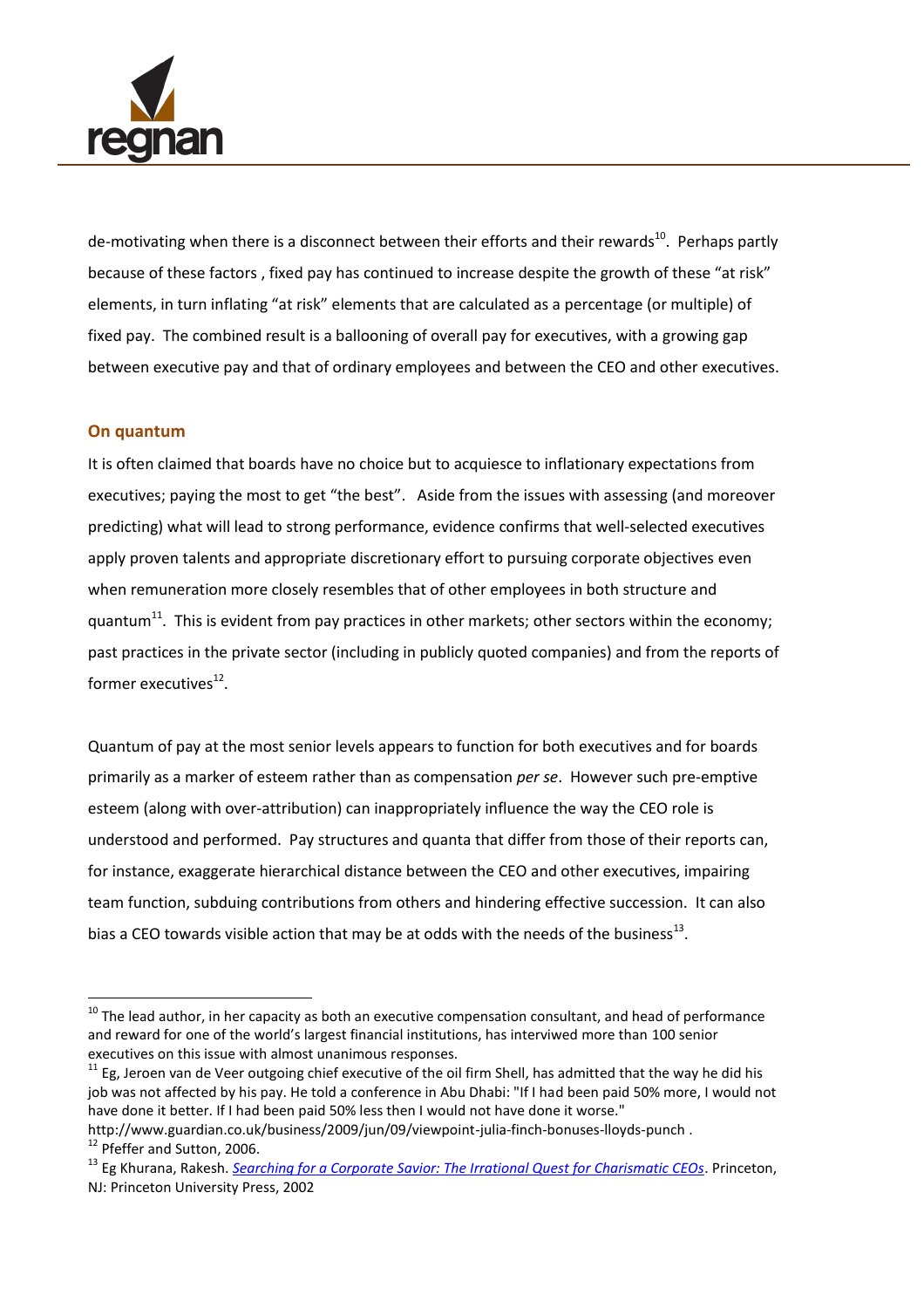

Remuneration need not and should not carry the burden of communicating positive regard. For other roles, it is a rarely challenged research finding that non-financial factors play a significant role in attracting, retaining and motivating talent, including satisfactions inherent in the performance of the roles<sup>14</sup>.

# **Bridging the gap**

While boards frequently review compiled statistics on current market pay levels, it seems scant attention is paid to robust longitudinal studies on the (in)effectiveness of "incentive pay". Fortitude and concerted effort will be required in many cases to restore simpler pay practices founded in demonstrable value, and to address the issues of quantum relative to average wages. Reforms can be implemented when opportunities present themselves (such as when determining the arrangements for a new CEO). Shareholder support for boards wishing to make judicious departures from unhelpful market conventions will be required. Where, in the individual circumstance, incentive payments are warranted, these should be carefully tailored to the specific challenges of the role and just as carefully explained with reference to these considerations. They should not simply replicate what occurs in peer companies.

The following are among the considerations that should guide board deliberations on executive pay.

#### **The market**

 $\overline{\phantom{a}}$ 

What talents are really required for this role? Have sufficient efforts been directed to identifying alternative candidates? The lack of diversity in senior executive ranks is one indicator that boards may not be adopting a sufficiently wide or sophisticated view of the market for executives. Research shows that the executive labour market is rife with artificial barriers to entry and promotion, and the perceived narrowness of the talent pool contributes to keeping executive pay artificially high.<sup>15</sup>

**<sup>14</sup>**Eg, PwC Study, *Managing people in a changing world: Key trends in human capital: A global perspective 2010*, http://www.pwc.com/gx/en/hr-management-services/hr-management-key-trends-in-human-capital.jhtml

<sup>15</sup> See for example, Schlefer,*How Economists Got Income Inequality Wrong*, [http://blogs.hbr.org/cs/2012/11/how\\_economists\\_got\\_income\\_ineq.html,](http://blogs.hbr.org/cs/2012/11/how_economists_got_income_ineq.html) Nov 2012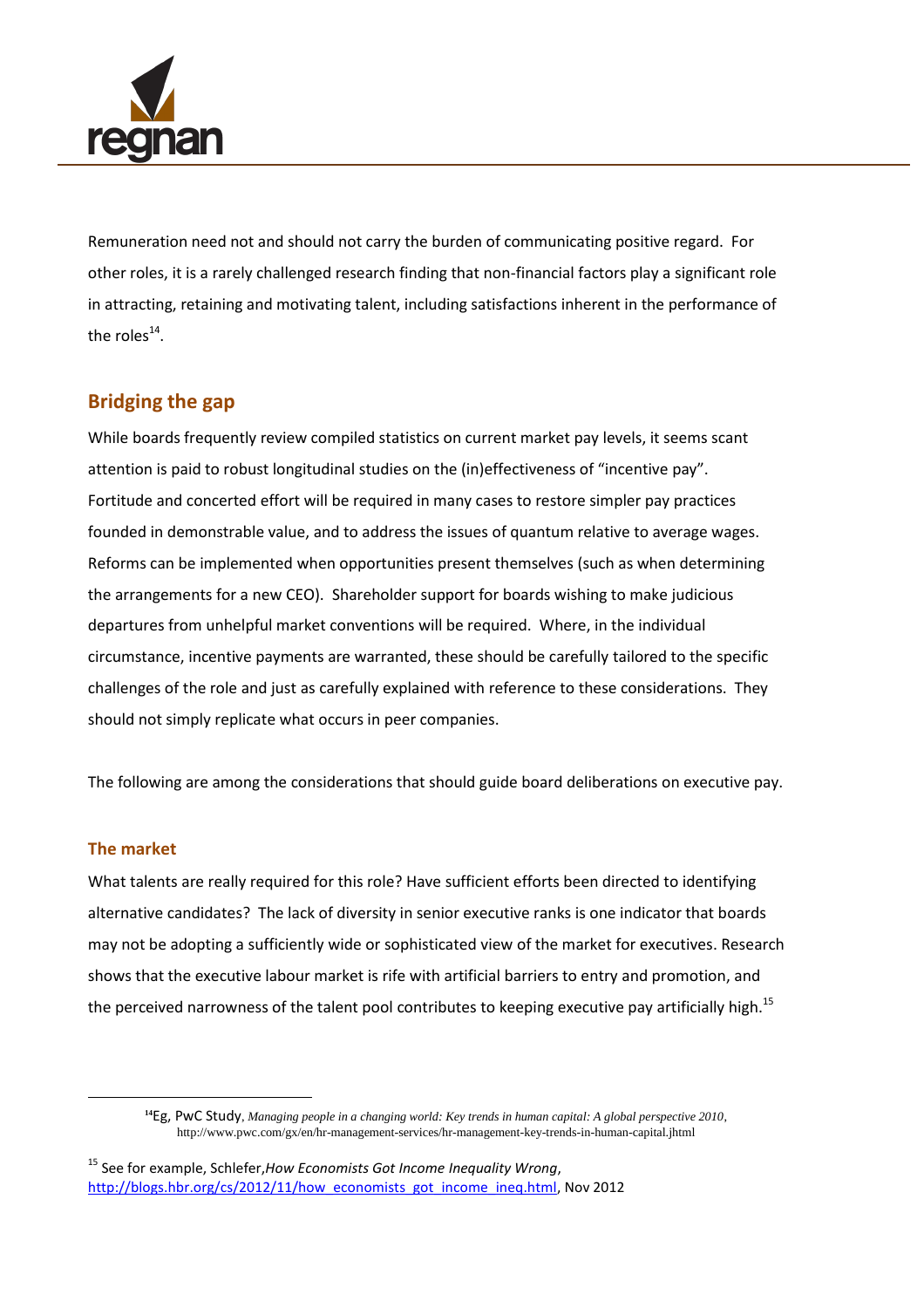

### **The strategy**

What are the goals for the company? What kind of growth is being pursued? What is the risk appetite? Will the CEO be leading wholly new endeavours – expansion into foreign markets, development of completely different income streams? Or is the executive team charged with returning an under-performing company to its former levels of performance? Alternatively, is the CEO taking the reins of a mature, stable company, with limited opportunity for growth?

## **The internal resources and external circumstances**

Is there a strong team reporting to the CEO? What initiatives (underway or completed) may have an impact on value during his or her tenure? Have there been any major acquisitions that may take time for their value to be realised? What is the current market positioning of the company? Are there macroeconomic, regulatory, social, or cultural advantages enjoyed by the company that will provide a cushion should circumstances deteriorate? What competitive pressures are likely to intensify and what external support for the company exists?

#### **Known unknowns**

In light of factors mentioned above and their likely changes over time, how certain can the board be of the extent to which the efforts and talents of a particular individual will drive performance (good or bad)? Is it preferable to retain the ability to exercise discretion after the fact? How do the remuneration arrangements play out in a range of scenarios? Suppose, for example, external factors cause a bear market, making threshold performance targets unattainable, what approach to remuneration would ensure the retention of executives? Shareholders should acknowledge that it is during the most challenging times that companies need the most competent leadership. Likewise, they should have confidence that boards will structure

plans to provide for restraint when external factors lead to a plan providing an unexpected windfall.

#### **The individual**

 $\overline{a}$ 

What will secure the commitment of this particular individual? A substantial body of research<sup>16</sup> states that appropriate recruits to senior executive positions are by definition already motivated.

<sup>16</sup> See, for example, Kohn, Alfie, *Punished by Rewards: The Trouble with Gold Stars, Incentive Plans, A's, Praise, and Other Bribes* (Boston: Houghton Mifflin, 1993 / 1999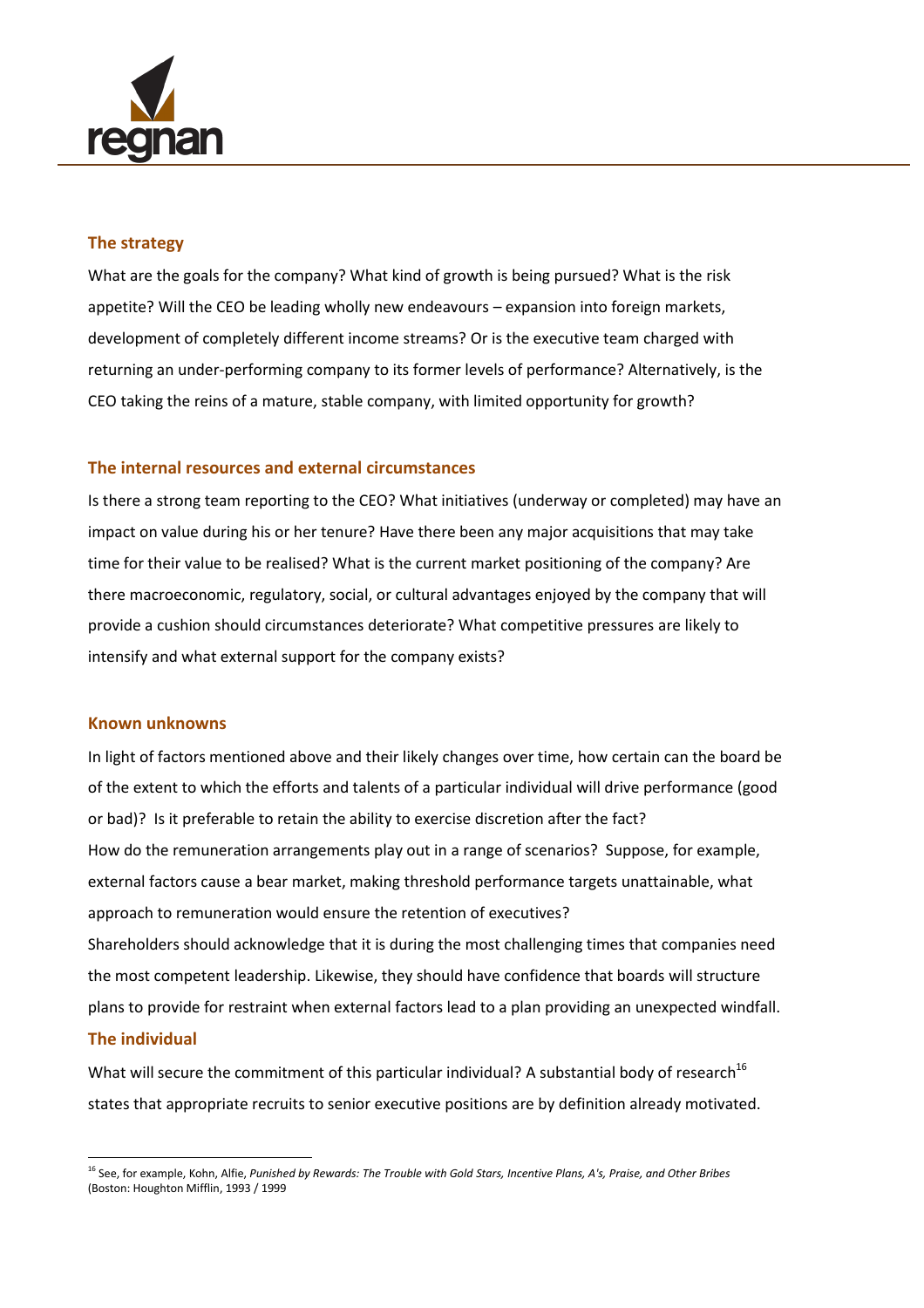

Boards should be encouraged to communicate openly with executives about the need to maintain appropriate internal pay ratios, and to robustly review the relevance of market comparisons to securing the commitment of a given individual. All market comparisons are at risk of being inflated by stakeholders with vested interests.

Boards should also be encouraged to consider the executive's personal circumstances, with disclosure where appropriate. In many cases perquisites may be a relevant way to address individual interests. However care should be taken as they can also diminish transparency for the total remuneration package.

#### **The wider context**

Prevailing economic conditions and the potential impact of pay outcomes on the organisation's social licence to operate can be relevant to pay decisions – for instance media attention to high executive pay can prompt industrial action<sup>17</sup>. Alienation of the community by an individual company or corporate sector can result in a more disputative regulatory climate or more politically driven lawmaking.

To this end, disclosure of the ratios between total actual remuneration of key management personnel and benchmarks such as the average salary within the company may be appropriate. Boards should pay close attention to the gap between executive pay and that of employees, in addition to ensuring the gap between CEO and executive pay is not so wide as to potentially inhibit executive team functioning or succession, or to fuel employee resentment or industrial unrest.

#### **Encouraging ownership**

 $\overline{\phantom{a}}$ 

Arrangements that encourage and facilitate acquisition of shares by executives should be considered. However a healthy scepticism should be deployed against claims that shareholdings will drive the desired behaviours and decisions, particularly in the context of the individual's other financial assets, future career prospects, and intrinsic motivations.

For that matter real or perceived overexposure to the stock by executives (especially through leverage) should be discouraged as it is unlikely to promote cool-headed decision making in a crisis.

<sup>17</sup> See, for example, http://www.payscale.com/ceo-income